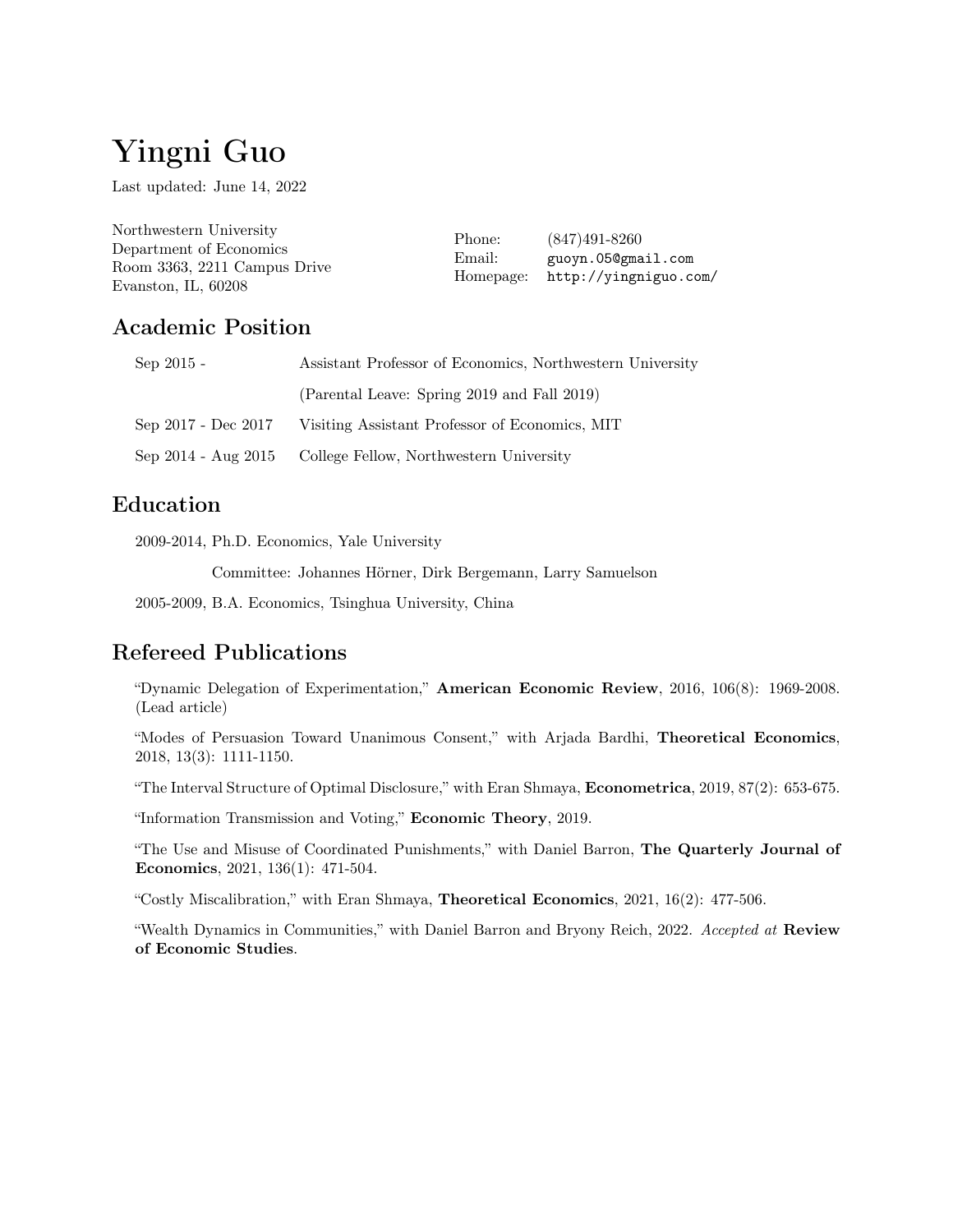## Working Papers

"Robust Monopoly Regulation," with Eran Shmaya, 2020. *Revise and Resubmit*, American Economic Review.

"Project Choice from a Verifiable Proposal," with Eran Shmaya, 2021. *Revise and Resubmit*, Econometrica.

"Early-Career Discrimination: Spiraling or Self-Correcting?" with Arjada Bardhi and Bruno Strulovici, 2020.

"Optimal Discriminatory Disclosure,"with Li, Hao and Xianwen Shi, 2022.

"The Value of Multistage Persuasion," with Eran Shmaya, 2018.

"Dynamic Allocation without Money," with Johannes Hörner, 2018.

"Private Learning and Exit Decisions in Collaboration," with Anne-Katrin Roesler, 2017.

#### Awards, Grants and Honors

Excellence in Refereeing Award (2019, 2020), *American Economic Journal: Microeconomics*

Excellence in Refereeing Award (2018), *American Economic Review*

NSF Grant SES-1530608, "Dynamic Mechanisms without Transfer," with Johannes Hörner (2015-2019)

Anderson Fellowships, Yale University, 2013

National Scholarship, Tsinghua University, 2008

National Scholarship, Tsinghua University, 2007

Comprehensive First Prize Scholarship, Tsinghua University, 2006

#### Editorial Position

Associate Editor at *Theoretical Economics*, July 2021 –

Associate Editor at *American Economic Journal: Microeconomics*, June 2022 –

#### Seminars and Conferences

2021-2022: MIT, Australasian Microeconomic Theory Seminars, [scheduled]: TE session at the Econometric Society Winter Meetings, Georgetown University, Rice University, Collegio Carlo Alberto

2020-2021: University of Arizona, Chicago Booth, Virtual Market Design Seminar Series, University of Michigan, University College London, University of Warwick, Princeton University, Bocconi University, Queen Mary University of London, New York University, NBER Organizational Economics Working Group, LSE, NAWM of Econometric Society, University of Oxford, CUHK-HKU-HKUST, Northwestern Theory Lunch Seminar, Duke University, CEPR Virtual IO Seminars, Tsinghua 110th Anniversary Conference by SEM, PUC-Chile, Stanford University, Peking University, Aalto University, University of Cambridge, Tsinghua BEAT Keynote, Strategic Communication and Learning workshop at Stony Brook